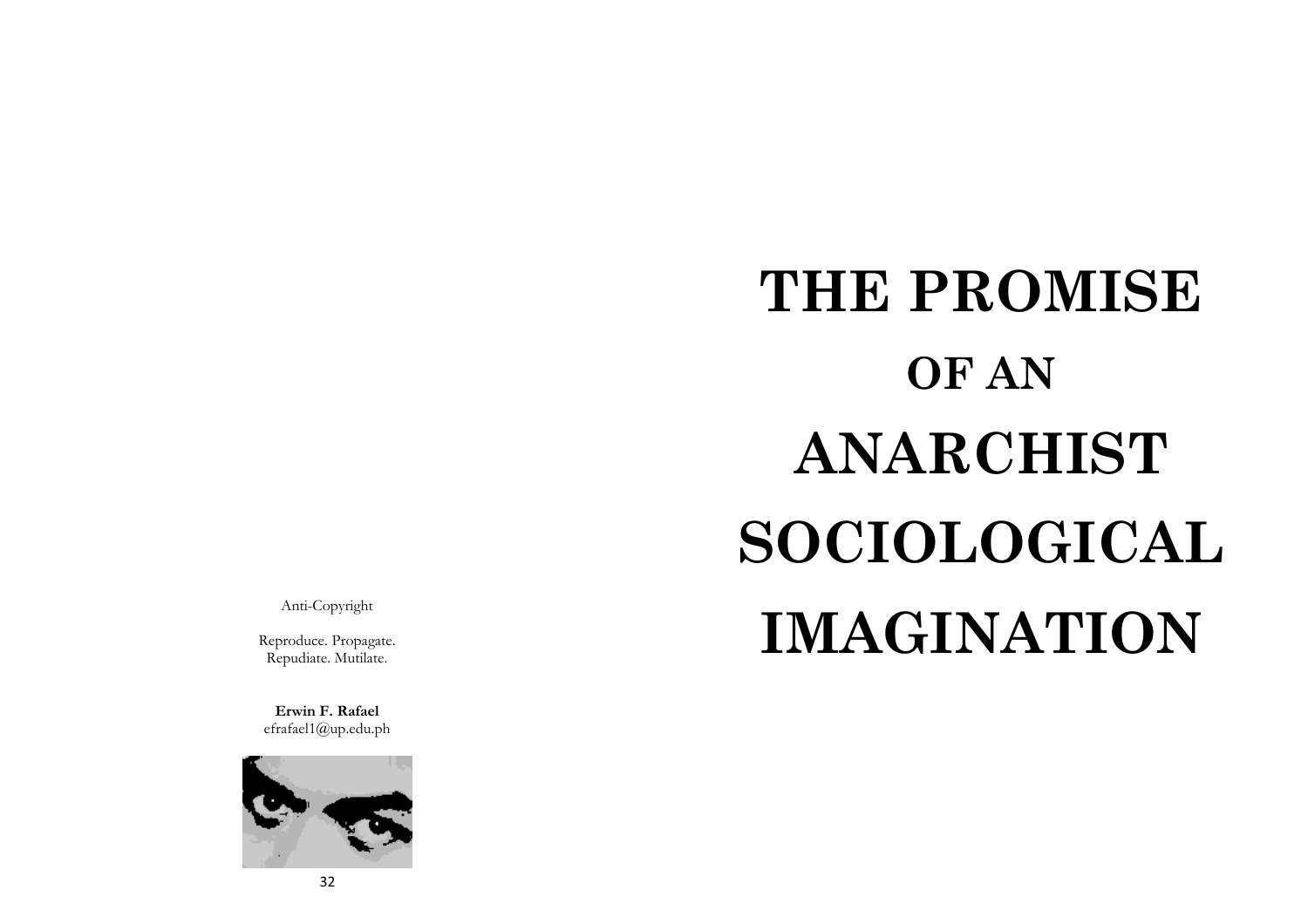You see, I've set my stuff always against various forms of liberalism because those are dominant. But it could just as well — in fact easier for me — be set against Marxism. What these jokers all of them — don't realize is that **way down deep and systematically, I'm a goddamned anarchist.**

- C. Wright Mills (2000:217-218)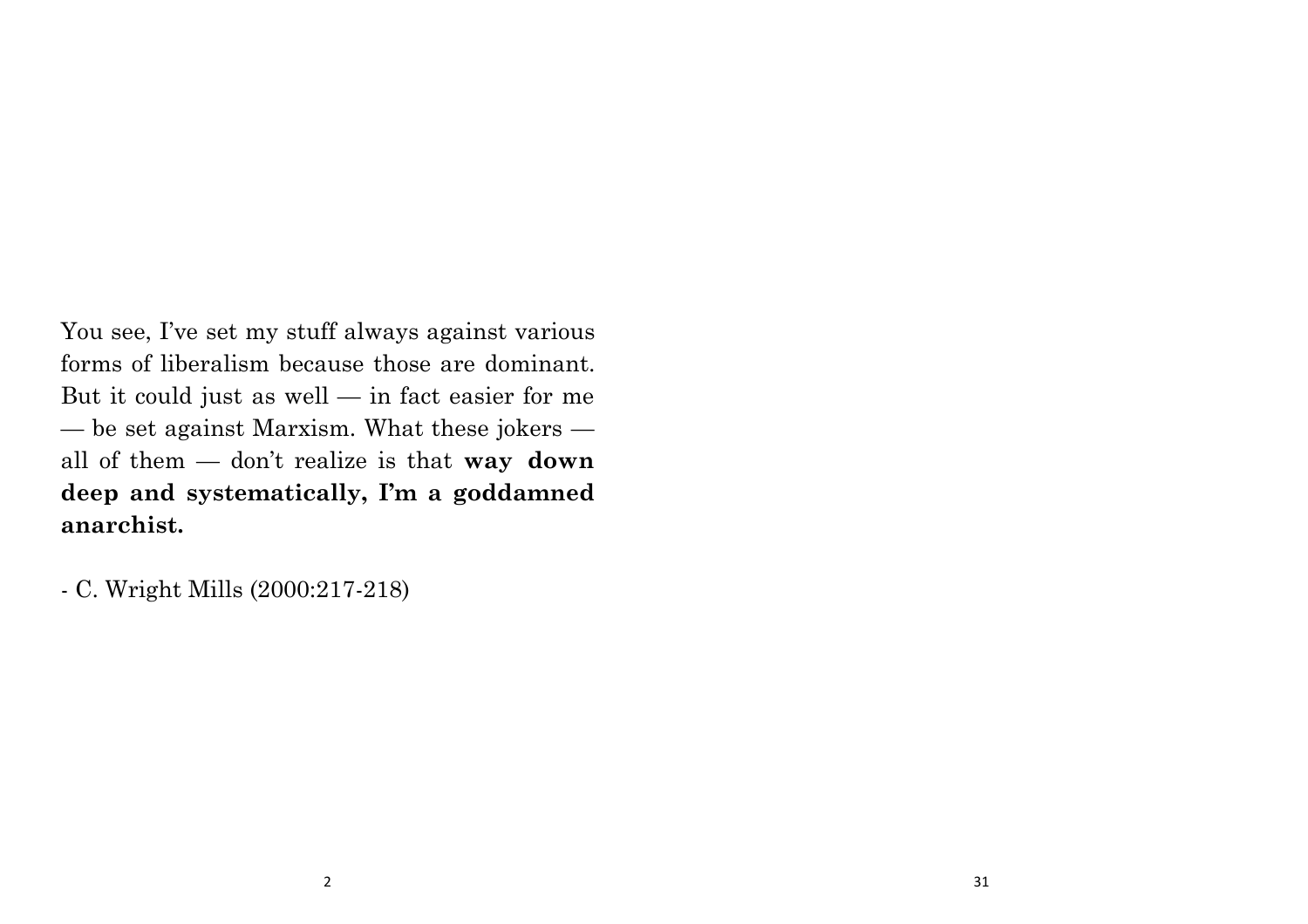edited by C. Levy and M. S. Adams. Palgrave MacMillan.

- Sethness-Castro, Javier. 2012. *Imperiled Life: Revolution Against Climate Catastrophe*. California: AK Press.
- Shantz, Jeff, and Dana W. Williams. 2014. *Anarchy and Society: Reflections on Anarchist Sociology*. Chicago, Illinois: Haymarket Books.
- Sitrin, Mariana A. 2012. *Everyday Revolutions: Horizontalism and Autonomy in Argentina*. London: Zed Books.
- Therborn, Goran. 2013. *The Killing Fields of Inequality*. Cambridge, England: Polity.
- Tindig Pilipinas. 2018, July 23. "The Emperor's New SONA." Retrieved July 31, 2018 (https://www.facebook.com/TindigPilipinas/photos/ a.172987373250256/285835521965440).
- Ward, Colin. 1966. "Anarchism as a Theory of Organization." Retrieved May 29, 2018 (https://theanarchistlibrary.org/library/colin-ward-anarchismas-a-theory-of-organization).

Ward, Colin. 1982/1996. *Anarchy in Action, 2nd ed.* London: Freedom Press.

Wigger, Angela. 2016. Anarchism as Emancipatory Theory and Praxis: Implications for Critical Marxist Research. *Capital & Class* 40(1):129-145.

# **INTRODUCTION**

July 23, 2018. Batasan Complex, Quezon City, Philippines. The spectacle of Gloria Macapagal-Arroyo staging a political coup d'etat to gain the speakership of the Philippine House of Representatives, effectively grabbing the spotlight away from Rodrigo Duterte in his own State of the Nation Address, was just another belated confirmation of what many people have been suspecting for a long time: the Philippine liberal democratic state is dead. The EDSA Republic – that mishmash of elite rule, foreign interventionism, and neoliberal economic (mis)management coated with democratic rhetoric – has been discredited, "pushed over the cliff" (Bello 2017), and now the vultures are feeding on its carcass. Is there a point in reviving it? Even the Christian Messiah promised his miracles of healing and resurrection only to those worth saving.

Outside the Batasan Complex, several groups converged, shouting "Oust Duterte!" to their heart's content. The motley crew of liberals, national democrats, social democrats, self-styled socialists of different shades, and a notinsignificant number of political opportunists were united not just by their opposition to the Duterte administration, but also in their belief that the state is necessary in bringing about the change that they seek. Whether the call is for a regime change (Tindig Pilipinas 2018) or for a bolder systemic revolution (Block Marcos 2018), the state is an essential element of visions of a post-Duterte future. Faith remains that a political institution that has historically been a bastion of hierarchic domination and violence (Gelderloos 2017) could be turned into an instrument to fight against authoritarianism and elite rule. Truly, as Shantz and Williams (2014:2) put it, "the accumulated experiences, histories and mythologies of centuries of nation-state hegemony make it difficult to even imagine anything that suggests alternative means of arranging society."

The inability (or refusal?) to see the state as the institutional disaster that it is is not just a Philippine affliction but a global one. The turn of the 20<sup>th</sup> century saw the state gutted and consigned to the sidelines with the diffusion of neoliberal ideas in seats of political power. However, the second decade of the 21st century has seen farcical call backs to the strong states of yesteryears, with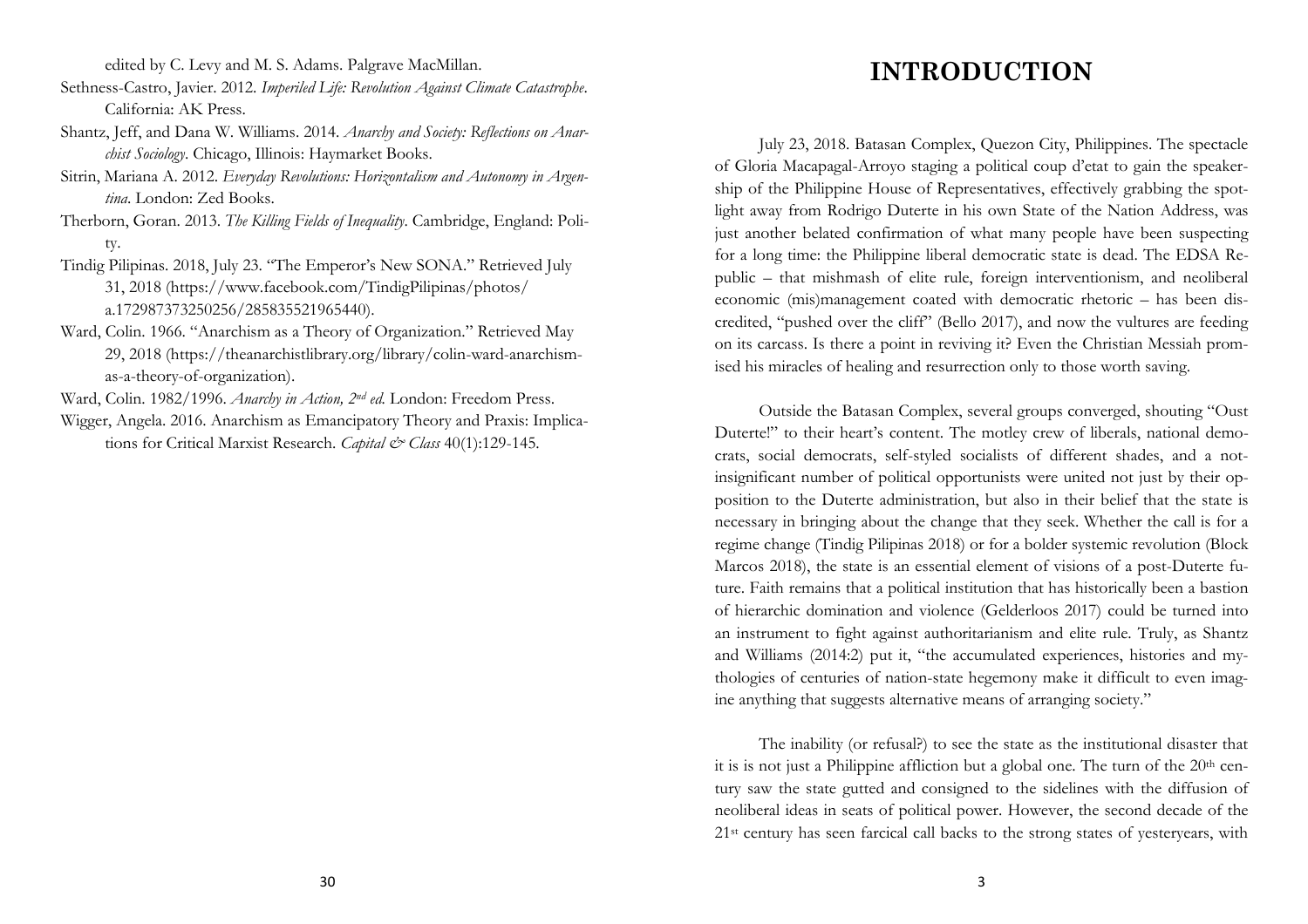heads of states threatening trade warfare, imposing immigrant controls, and fanning the flames of nationalist-populist jingoism. With the likes of Donald Trump, Rodrigo Duterte, Bassar al-Assad, Jair Bolsonaro, and Xi Jinping serving as poster boys of the new global political order, one wonders how long the facade masking this pile of rubble (The Invisible Committee 2017) would manage to remain in place.

The lack of imagination in the political sphere is matched only by the lack of imagination in the economic sphere. Since the end of the Cold War and the delegitimization of authoritarian socialism (Milstein 2010a), capitalism has reigned supreme globally despite mounting evidence of its historical complicity in exacerbating inequality and poverty (Therborn 2013; Piketty 2014). Neoliberal freedom has turned out to be nothing but individualized conformity, dressed in the discourse of choice. Capitalism has proven to be durable and adaptable, surviving one crisis after another. The Invisible Committee (2014:17) appears to have gotten it right in saying that "we're not experiencing a crisis of capitalism but rather a triumph of crisis capitalism."

Many critics of the global capitalist order fall back to old formulae, trying to gain wisdom from the smoke still emanating from the "extinct volcanoes of Marxism" (Luhmann 1995:1), digging up German, Russian, Italian, and Chinese corpses to pick their brains in search for theoretical guidance to revolutionary practice. Karl Marx (1852/1996:32) once said, "tradition from all the dead generations weighs like a nightmare on the brain of the living," and it is such an irony that many self-declared present-day revolutionaries against capitalism could do no better than to "summon up the spirits of the past, borrowing from them their names, marching orders, uniforms, in order to enact new scenes in world history, but in this time-honored guise and with this borrowed language."

However, it is not all doom and gloom. Successes can be found in the cracks of the global system of control and domination: Chiapas and Cheran in Mexico, El Alto in Bolivia, and Rojava in Syria, to name a few. What these communities have in common is not just a sensibility to relate their personal and community troubles to the global system of control trying to take hold of their lives. These communities also exercise the creative imagination to turn the slogan "Another World Is Possible" into reality, relentlessly refusing to bow down

Committee-NOW-READ.pdf).

Kahn, Richard. 2010. *Critical Pedagogy, Ecoliteracy, and Planetary Crisis: The Ecopedagogy Movement*. New York: Peter Lang Publishers.

Landauer, Gustav. 1910/2010. "Weak Statesmen, Weaker People!" Pp. 213-214 in *Revolution and Other Writings: A Political Reader*. Oakland, CA: PM Press.

Luhmann, Niklas. 1995. *Social Systems.* Stanford, CA: Stanford University Press.

Marx, Karl. 1852/1996. "The Eighteenth Brumaire of Louis Bonaparte." Pp. 31 -127 in *Marx: Later Political Writings*, edited by Terrell Carver. Cambridge: Cambridge University Press.

McQuarie, Donald. Fall, 1989. The Sociological Imagination: Reclaiming a Vision? *The American Sociologist* 20(3): 291-296.

Miller, David. 1984. *Anarchism*. London and Melbourne: J.M. Dent.

Mills, C. Wright. 1959/2000. *The Sociological Imagination*. New York: Oxford University Press.

Mills, C. Wright (ed.) 1962. *The Marxists*. New York: Dell Publishing Co. Inc.

- Mills, C. Wright. 1963. *Power, Politics, and People: The Collected Essays of C. Wright Mills*, edited by I. L. Horowitz. New York: Oxford University Press.
- Mills, C. Wright. 2000. *Letters and Autobiographical Writings*. Berkeley: University of California Press.
- Milstein, Cindy. 2010a. "Anarchism and Its Aspirations." Pp. 10-77 in *Anarchism and Its Aspirations*. California: AK Press.

Milstein, Cindy. 2010b. "Anarchism's Promise for Anticapitalist Resistance." Pp. 78-95 in *Anarchism and Its Aspirations*. California: AK Press.

Montgomery, Nick, and carla bergman. 2017. *Joyful Militancy: Building Resistance in Toxic Times*. California: AK Press.

- Piketty, Thomas. 2014. *Capital in the Twenty-First Century*. Cambridge Massachusetts: The Belknap Press of Harvard University Press.
- Proudhon, Pierre-Joseph. 1840/1994. *What is Property?* Cambridge: Cambridge University Press.

Purkis, Jonathan. 2004. "Towards an Anarchist Sociology." Pp. 39-54 in *Changing Anarchism: Anarchist Theory and Practice in a Global Age*, edited by J. Purkis and J. Bowen. United Kingdom: Manchester University Press.

Ross, Carne. 2019. "Preface." Pp. ix-xii in *The Palgrave Handbook of Anarchism*,

Ramnath, Maia. 2019. "Non-Western Anarchisms and Postcolonialism." Pp. 677-696 in *The Palgrave Handbook of Anarchism*, edited by C. Levy and M. S. Adams. Palgrave MacMillan.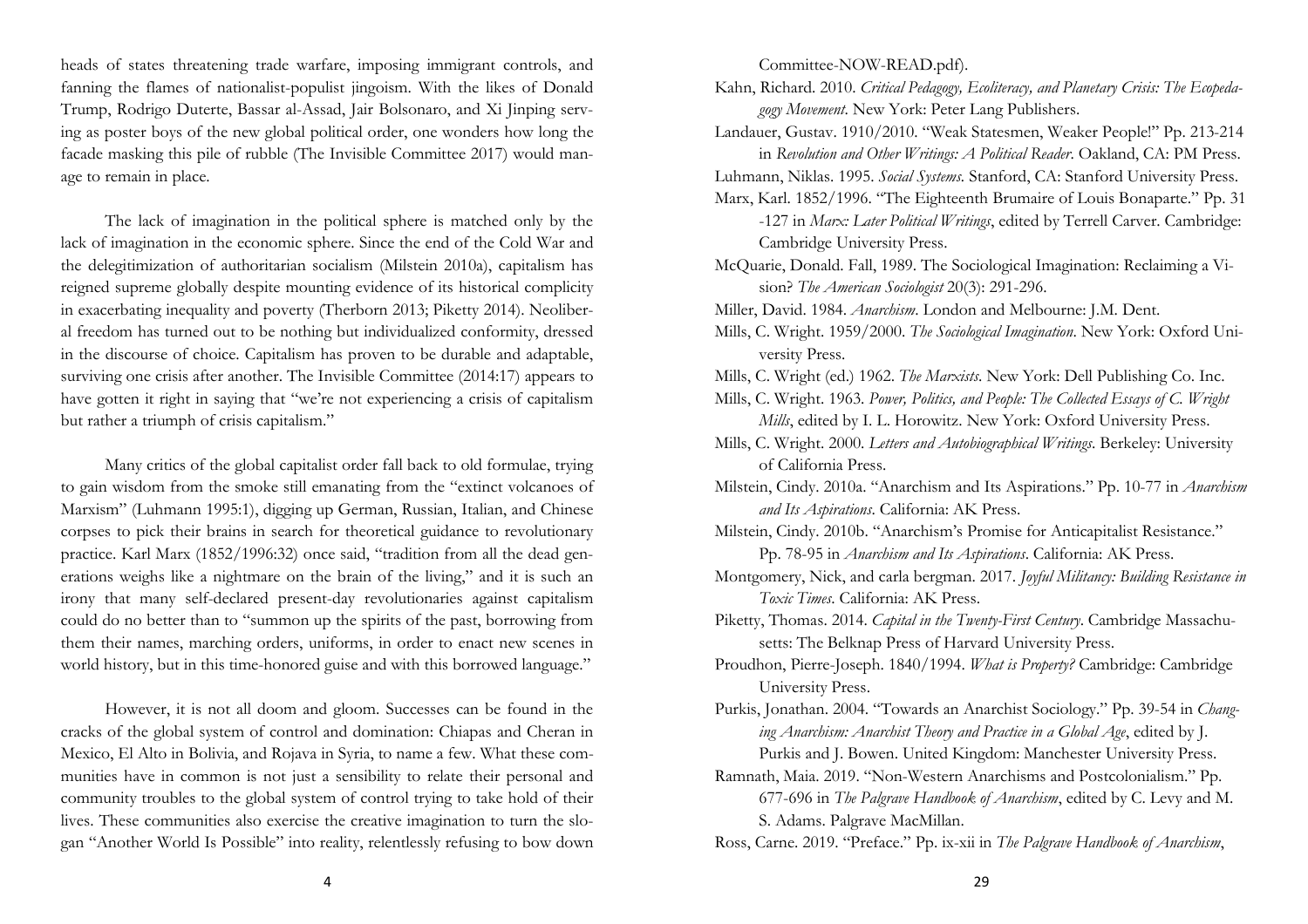Whyte. San Francisco: Jossey Bass.

- Ehrlich, Howard. 1991. "Notes from an Anarchist Sociologist: May 1989." Pp. 233-248 in *Radical Sociologists and the Movement: Experiences, Lessons, and Legacies*, edited by M. Oppenheimer, M. J. Martin, and R.F. Levine. Philadelphia: Temple University Press.
- Ehrlich, Howard J. 2001. On Scholars, Intellectuals, and Anarchists. *Social Anarchism* 29:45.
- Gelderloos, Peter. 2010. *Anarchy Works*. Retrieved June 20, 2018 (https:// theanarchistlibrary.org/library/peter-gelderloos-anarchy-works).
- Gelderloos, Peter. 2017. *Worshiping Power: An Anarchist View of Early State Formation*. California: AK Press.
- Gitlin, Todd. 2000. "Afterword" Pp. 229-242 in C. Wright Mills. (1959/2000). *The Sociological Imagination*. New York: Oxford University Press.
- Goldman, Emma. 1910. *Anarchism and Other Essays*. Retrieved on September 21, 2018 (https://theanarchistlibrary.org/library/emma-goldman-anarchismand-other-essays).
- Goldman, Emma. 1923/2003. *My Disillusionment in Russia*. Mineola, New York: Dover Publications, Inc.
- Goldman, Emma. 1927/2007. *My Further Disillusionment in Russia*. Read Books.

Goodman, Paul. 1945/2010. "The May Pamphlet." Pp. 21-54 in *Drawing the Lines Once Again*. CA: PM Press.

- Graeber, David. 2002. The New Anarchists. *New Left Review* 13(6): 61-73.
- Hartung, Beth. 1983. Anarchism and the Problem of Order. *Mid-American Review of Sociology* 8(1): 83-101.
- Heywood, Andrew. 2012. *Political Ideologies: An Introduction, 5th ed*. Basingstoke: Palgrave MacMillan.
- Holloway, John. 2002. *Change the World Without Taking Power: The Meaning of Revolution Today*. London: Pluto Press.
- The Invisible Committee. 2009. *The Coming Insurrection*. Los Angeles, CA: Semioetext(e).
- The Invisible Committee. 2014. *To Our Friends*. Translated by Robert Hurley. Retrieved on April 27, 2018 (https://illwilleditions.noblogs.org/ files/2015/09/Invisible-Committee-To-Our-Friends-IWE-final-Read.pdf).
- The Invisible Committee. 2017. *Now*. Translated by Robert Hurley. Retrieved May 1, 2018 (https://illwilleditions.noblogs.org/files/2018/02/Invisible-

to the common sense of how people's lives should be organized, and boldly asserting their right to self-determination.

How are we to make sense of this mess? C. Wright Mills' (1959/2000) opening statement in *The Sociological Imagination* (hereafter referred to as *TSI*) still resonates today. People still feel that their lives are a series of traps, and that within their everyday worlds, they cannot overcome their troubles. Reason and freedom, the cherished enlightenment values animating the best of the social sciences, remain imperiled with the creeping extension of societies of control (Deleuze 1992) all over the world. However, Mills' (1959/2000:5) diagnosis that what people need is "a quality of mind that will help them to use information and to develop reason in order to achieve lucid summations of what is going on in the world and of what may be happening within themselves" is proving to be insufficient in our over-explained era. "We live enveloped in a fog of commentaries and commentaries on commentaries, of critiques and critiques of critiques of critiques, of revelations that don't trigger anything, other than revelations about the revelations" (The Invisible Committee 2017:6).

What people need now is a quality of mind that will not just help them explain the condition of this world and their place in it, but also help them imagine how another world, another way of relating to each other, and another way of organizing society could be possible. What people need is a quality of mind enlivened by a practical utopian sensibility that does not lose itself in the clouds, but rather sees potentialities for freedom in the present (Milstein 2010a), especially in the everyday practices of resistance against different forms of domination.

What people need now is a quality of mind that lends not only a critical eye for intellectual clarity, but also a reconstructive vision of a society founded on the aspiration for a "free society of free individuals" (Milstein 2010a:12). This, I would argue, is the promise of an anarchist sociological imagination.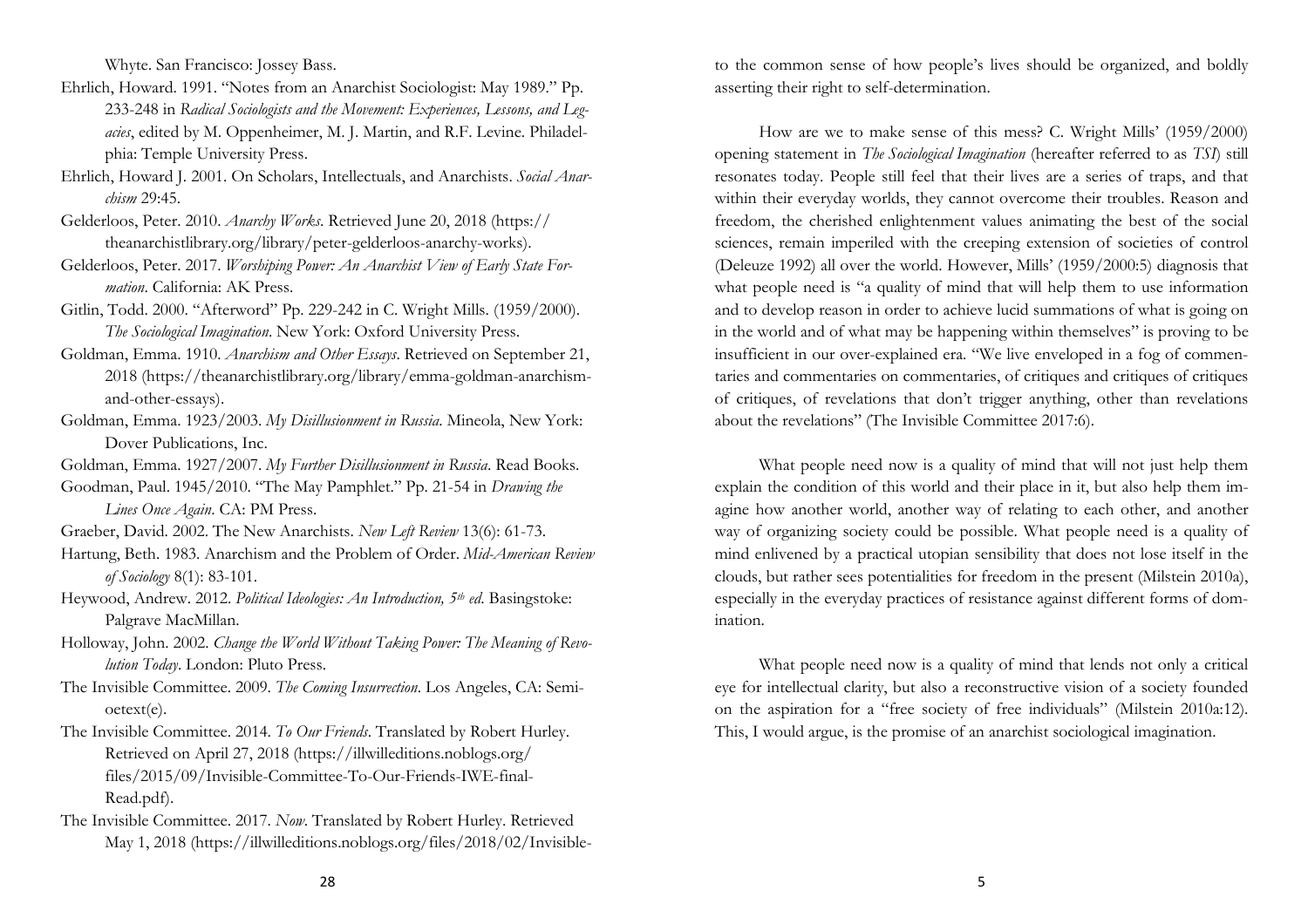## **REFERENCES**

# **FREEDOM AND THE SOCIOLOGICAL IMAGINATION**

Nowadays, there is rarely a student of sociology who has not been introduced to the discipline through *TSI*. It is an ironic twist of fate, considering that the book was Mills' parting shot to a profession that had become too comfortable serving as handmaiden to people in the halls of power (McQuarie 1989). The sociological imagination is a quality of mind which aims "to grasp history and biography and the relations between the two within society" (Mills 1959/2000:6). More concretely, Mills (1959/2000:6-7) posed the following questions as characteristic of the individual who exercises this imagination:

(1) What is the structure of this particular society as a whole? What are its essential components, and how are they related to one another? How does it differ from other varieties of social order? Within it, what is the meaning of any particular feature for its continuance and for its change?

(2) Where does this society stand in human history? What are the mechanics by which it is changing? What is its place within and its meaning for the development of humanity as a whole? How does any particular feature we are examining affect, and how is it affected by, the historical period in which it moves? And this period—what are its essential features? How does it differ from other periods? What are its characteristic ways of history-making?

(3) What varieties of men and women now prevail in this society and in this period? And what varieties are coming to prevail? In what ways are they selected and formed, liberated and repressed, made sensitive and blunted? What kinds of human nature' are revealed in the conduct and character we observe in this society in this period? And what is the meaning for human nature of each and every feature of the society we are examining?

These questions suggest that understanding personal experience requires a comparative and historical analysis that relates personal circumstances and prospects to the larger structures of society. To elaborate on this, Mills introduced the distinction between personal troubles of milieu and public issues of social structure. Mills (1959/2000:10) noted that "what we experience in variAlbert, Michael. 2004. *Parecon: Life After Capitalism*. USA: Verso.

- Bauman, Zygmunt, and Tim May. 2001. *Thinking Sociologically*, 2nd ed., United Kingdom: Blackwell Publishing.
- Berger, Peter. 1963/2011. *Invitation to Sociology: A Humanistic Perspective*. New York: Open Road Integrated Media.
- Bello, Walden. 2017, February 24. "March, but not Mourn the Demise of ED-SA Republic." Retrieved July 31, 2018 (https://www.rappler.com/ thought-leaders/162359-march-mourn-not-the-demise-edsa-republic).

Block Marcos. 2018, July 22. "#OUSTDUTERTE: A Call for the Downfall of the Duterte Presidency. Retrieved July 31, 2018 (https:// www.facebook.com/BlockMarcosNow/photos/ a.140888889720365/464960860646498).

- Bookchin, Murray. 1964. *Ecology and Revolutionary Thought*. Retrieved May 30, 2018 (http://dwardmac.pitzer.edu/anarchist\_archives/bookchin/ ecologyandrev.html).
- Bookchin, Murray. 1971. Listen, Marxist! Retrieved July 1, 2018 (https:// theanarchistlibrary.org/library/murray-bookchin-listen-marxist).
- Bookchin, Murray. 1982. *The Ecology of Freedom:The Emergence and Dissolution of Hierarchy*. Palo Alto, California: Cheshire Books.
- Burawoy, Michael. 2016. Sociology as a Vocation. *Contemporary Sociology* 45 (4):379-393.
- Crimethinc. 2018. *To Change Everything*. Retrieved July 31, 2018 (https:// crimethinc.com/zines/to-change-everything).
- Critchley, Simon. 2013. "Introduction." Pp. 1-6 in *The Anarchist Turn*, edited by J. Blumenfeld, C. Bottici, and S. Critchley. London: Pluto Press.
- Davis, Laurence. 2019. "Individual and Community." Pp. 47-70 in *The Palgrave Handbook of Anarchism*, edited by C. Levy and M. S. Adams. Palgrave MacMillan.
- Day, Richard. 2004. From Hegemony to Affinity. *Cultural Studies* 18(5):716-748.
- Day, Richard J.F. 2005. *Gramsci is Dead: Anarchist Currents in the Newest Social Movements*. London: Pluto Press and Toronto: Between The Lines.

Deleuze, Gilles. 1992. Postscript on the Societies of Control. *October* 59:3-7.

DeWeese, L. Carroll III. "Social Research in Industry." Pp. 165-171 in *Social* 

*Research in Industry*, edited by H. E. Freeman, R. R. Dynes, and W. F.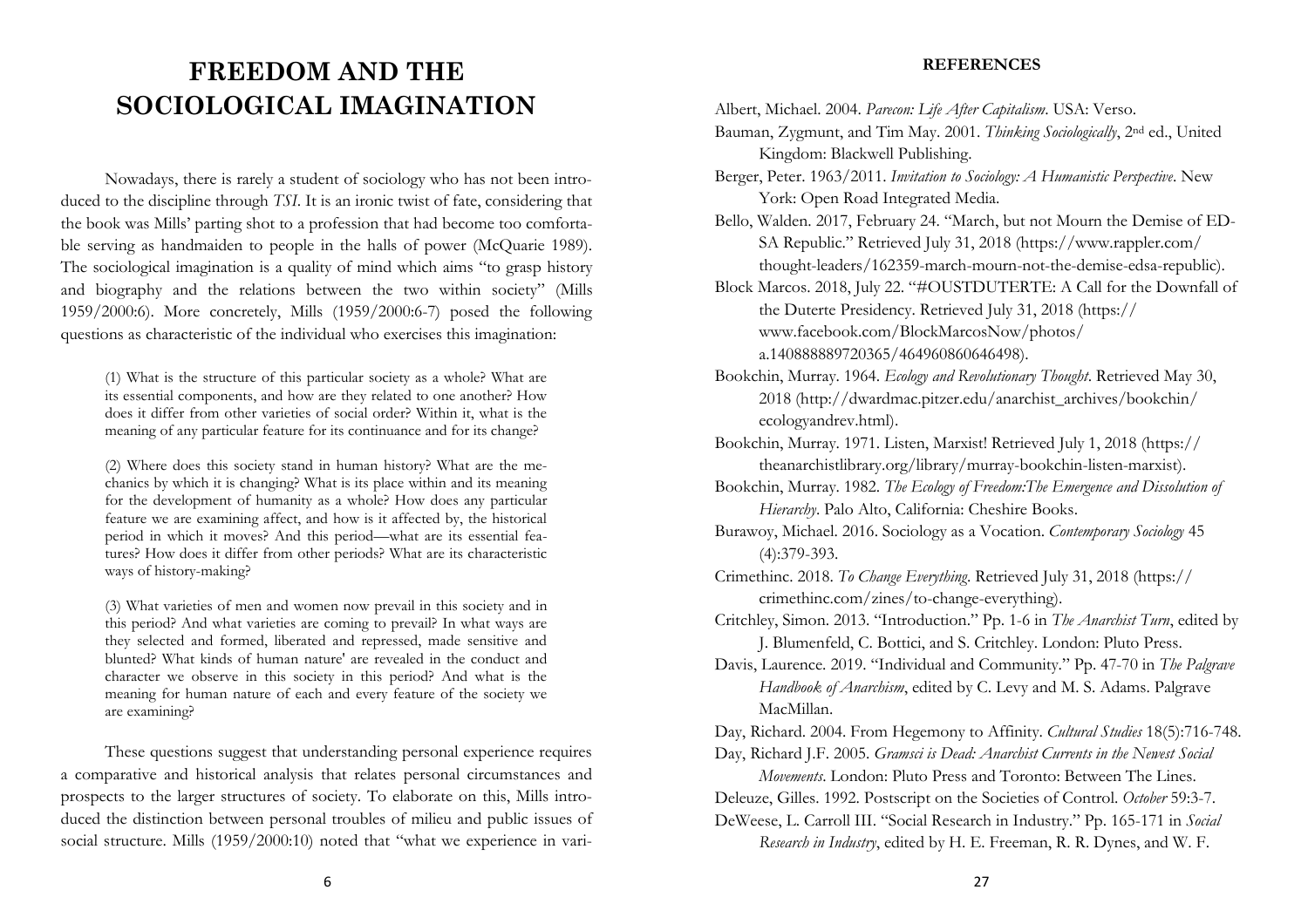ous and specific milieu…is often caused by structural changes. Accordingly, to understand the changes of many personal milieus, we are required to look beyond them." The task of the social scientist is "to translate personal troubles into public issues, and public issues into the terms of their human meaning for a variety of individuals" (Mills 1959/2000:187).

### THE SOCIOLOGICAL IMAGINATION'S NORMATIVE PROMISE

In "The Promise," *TSI*'s widely-read opening chapter, Mills made a case for the explanatory and sensitizing promise of the sociological imagination. Much less talked about is the sociological imagination's normative promise, which is elaborated in the book's final four chapters. Exercising the sociological imagination holds the promise of realizing the values of truth, reason and freedom. In forwarding this claim, Mills explicitly harked back to social science's roots. "The role of reason in human affairs and the idea of the free individual as the seat of reason are the most important themes inherited by twentieth-century social scientists from the philosophers of the Enlightenment" (Mills 1959/2000:167).

For Mills (1959/2000:174), freedom is not just "the chance to do as one pleases; neither is it merely the opportunity to choose between set alternatives. Freedom is, first of all, the chance to formulate the available choices, to argue over them - and then, the opportunity to choose." To become a free individual in a free society is to have the power to create and shape, within the limits of historical possibility, alternative paths to one's future. As freedom is explicitly linked by Mills to the capacity to make decisions, reason plays an important role in its realization. "Within an individual's biography and within a society's history, the social task of reason is to formulate choices, to enlarge the scope of human decisions in the making of history" (Mills 1959/2000:174).

Exercising the sociological imagination is not just aimed at gaining intellectual clarity. This is not to belittle the value of truth, because "in a world of widely communicated nonsense, any statement of fact is of political and moral significance" (Mills 1959/2000:178). But truth for Mills is just a means to a practical political end. "We study the structural limits of human decision in an attempt to find points of effective intervention, in order to know what can and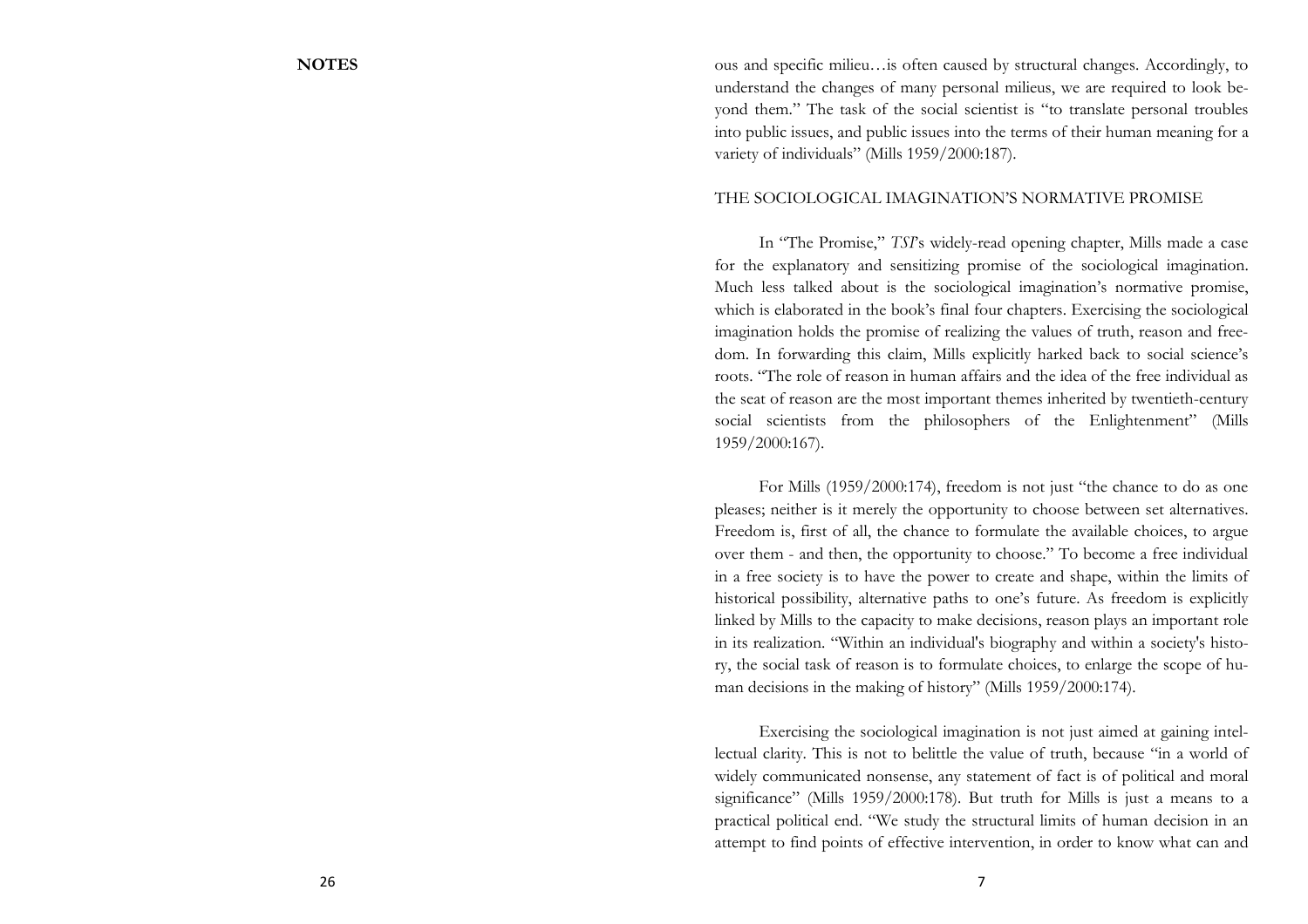what must be structurally changed if the role of explicit decision in historymaking is to be enlarged" (Mills 1959/2000:174). The aim of exercising the sociological imagination is to gain an understanding of historical social structures, and how they are and can be controlled, in order to realize "a society in which all men would become men of substantive reason, whose independent reasoning would have structural consequences for their societies, its history, and thus for their own life fates" (Mills 1959/2000:173-174).

The normative promise of the sociological imagination is a systematic statement of what Mills (1963:606) called knowledge as an ideal. "What knowledge does to a man in clarifying what he is and setting it free - that is the personal ideal of knowledge. What knowledge does to a civilization in revealing its human meaning and setting it free - that is the social ideal of knowledge." The ideal of knowledge is the enlargement of both individual and collective freedom. That knowledge has instead become an instrument of the elites for the accumulation of power and wealth was Mills' criticism against much of what passed as social science during his time, as can be gleaned in the polemical chapters of *TSI*.

## AFFIRMING THE LINK BETWEEN SOCIOLOGY AND FREEDOM

Mills' idea of a linkage between sociology and freedom has been affirmed by other sociologists. Peter Berger's *Invitation to Sociology* similarly harked back to the enlightenment roots of the so-called humanistic discipline. Berger (1963/2011:176) made a haunting analogy between puppets in a play and men who gained sociological understanding to tease out the connection between sociology and freedom:

We see the puppets dancing on their miniature stage, moving up and down as the strings pull them around, following the prescribed course of their various little parts. We learn to understand the logic of this theater and we find ourselves in its motions. We locate ourselves in society and thus recognize our own position as we hang from its subtle strings. For a moment we see ourselves as puppets indeed. But then we grasp a decisive difference between the puppet theater and our own drama. Unlike the puppets, we have the possibility of stopping in our movements, looking up and perceiving the machinery by which we have been moved. In this act lies the first step towards freedom.

ern systems of thought including sociology. The sociological imagination should serve not as a blanket with which to smother our aspirations for freedom with technocratic prescriptions of how we should live our lives, but as "a helpful lens to view the potentially most successful avenues towards change" (Shantz and Williams 2014:10). Its normative promise would be realized only if the way we think is itself an exemplar of the freedom we aspire for: cognizant of human diversity, non-controlling in purpose, and experimental in spirit. The anarchist sociological imagination engenders a quality of mind that seeks to understand the world not in order to command it, but to support and participate in the process of its joyful transformation towards a free society of free individuals.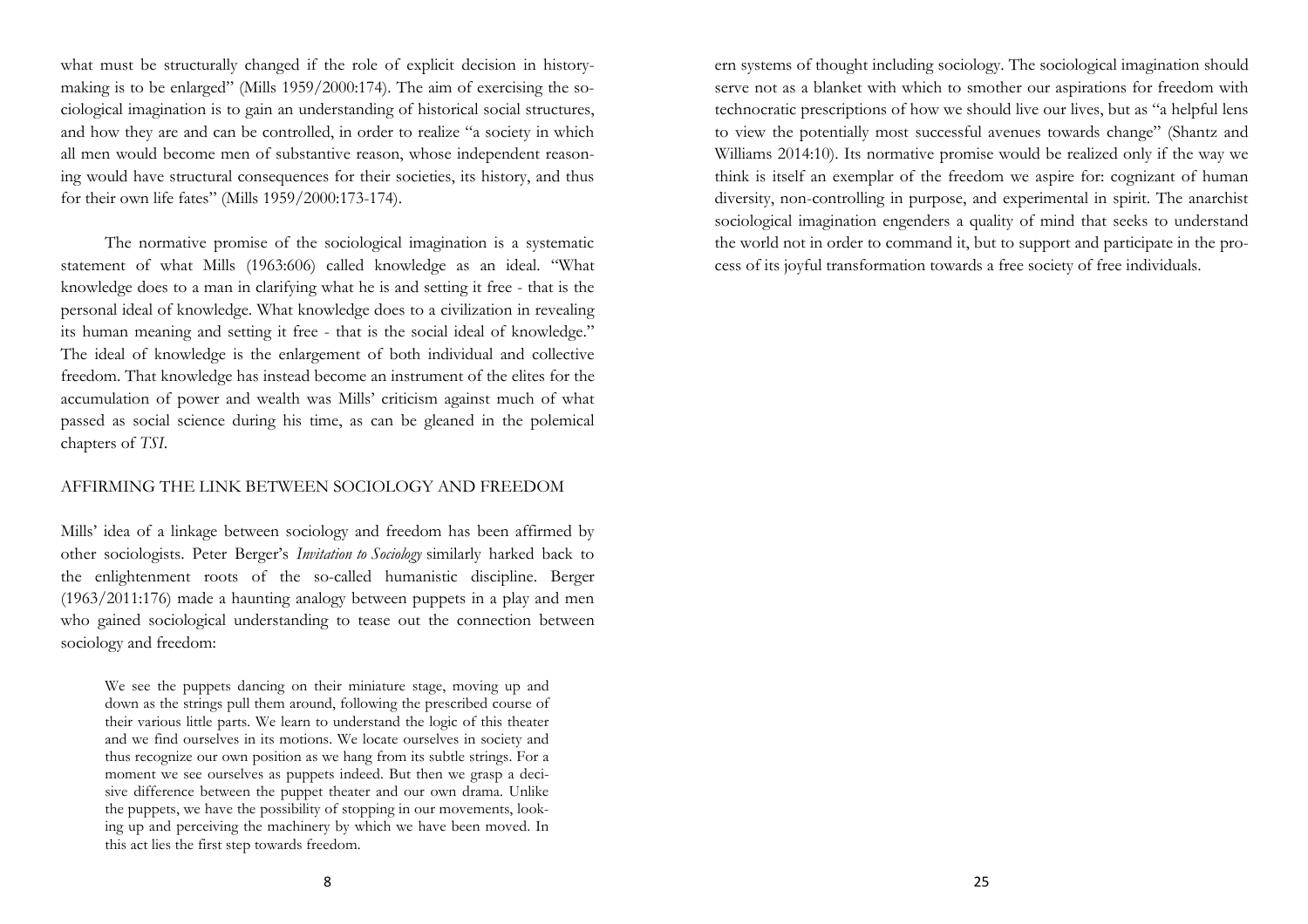tics of the act, "getting over the hope that the state and corporate forms, as structures of domination, exploitation and division, are somehow capable of producing effects of emancipation" (Day 2004: 15). It trains the spotlight on the voluntary cooperation and largely non-hierarchical ways of relating and organizing that characterize a significant portion of social life (Shantz and Williams 2014; Ward 1982/1966). It proceeds from the anarchist premise that the seeds to realizing a free society of free individuals are on hand and not something that would manifest only in a post-revolutionary future.

The anarchist sociological imagination's emphasis on finding potential for freedom in the present is not based on an unfounded optimism or a naïve positive view of human nature. Instead, it stems from the recognition and acceptance of society's complexity. Domination is the outcome of responding to complexity through simplification (Bookchin 1982). The anarchic response, on the other hand, means learning to live with complexity, just like how one steers through the waves in navigating the ocean. Uncertainty is seen as a necessary correlate to complexity. As Montgomery and bergman (2017:33) noted, "uncertainty is where we need to begin, because experimentation and curiosity is part of what has been stolen from us. Empire works in part by making us feel impotent, corroding our abilities to shape worlds together." Despite the overbearing reality of unfreedom in the hierarchical world of Empire, things can become, and in many instances are already, otherwise.

Freedom is the chance to create, deliberate on, and choose alternative pathways in life (Mills 1959/2000). Expanding spaces of individual and collective freedom goes hand in hand with acknowledging the human variety and celebrating these differences. In a complex world, there could be no hard blueprint to an emancipated future. Struggles against domination and control look different everywhere because everywhere is different (Montgomery and bergman 2017). A crucial goal in comparative and historical analysis is finding affinities between these struggles, and subsequently creating connections that would facilitate the increase in collective transformative power (Montgomery and bergman 2017).

We do not seek the illusory intellectual security of a universal theory of human history and society, an unfortunate legacy of Empire that plagues mod-

Decades after Mills and Berger wrote their influential introductory texts to sociology, Zygmunt Bauman and Tim May (2001:11) also posited freedom as the normative end of sociological thinking:

Sociological thinking, as an antifixating power, is therefore a power in its own right. It renders flexible what may have been the oppressive fixity of social relations and in so doing opens up a world of possibilities. The art of sociological thinking is to widen the scope and the practical effectiveness of freedom.

Echoing Mills' (1959/2000) emphasis on the human variety, Bauman and May (2001) argued that thinking sociologically facilitates mutual agreement, tolerance, and, ultimately, a freer society. "We may better appreciate the human individual in them and perhaps learn to respect that which every civilized society must entitle them in order to sustain itself: their right to do what we do, so that they may choose and practice their ways of life according to their preferences" (Bauman and May 2001:11). This is the key to gaining substantive freedom, for "there are no greater guarantees of individual freedom than the freedom of us all" (Bauman and May 2001:12).

# DEVIATIONS FROM THE SOCIOLOGICAL IMAGINATION'S NOR-MATIVE PROMISE

The link between sociology and freedom has been widely articulated since the publication and popularization of *TSI*. This is not to say, however, that this has translated into practice. "[T]hat sociology is the power of the powerless…is not always the case, particularly in those places where it is practiced that find themselves under increasing pressures to conform to governmental expectations" (Bauman and May 2001:12). Mills would have rolled over his grave had he witnessed the development of fields of sociology that pushed for the application of the sociological imagination in crafting marketing strategies (DeWeese 1983) for the big corporations and power elites that Mills fought against in his lifetime. The sociological imagination has also been watered down with its widespread application for producing soundbites for media outfits, "a fast-food version of nutrient, a sprinkling of holy water on the commercial trend of the moment, and a trivialization of insight" (Gitlin 2000:240).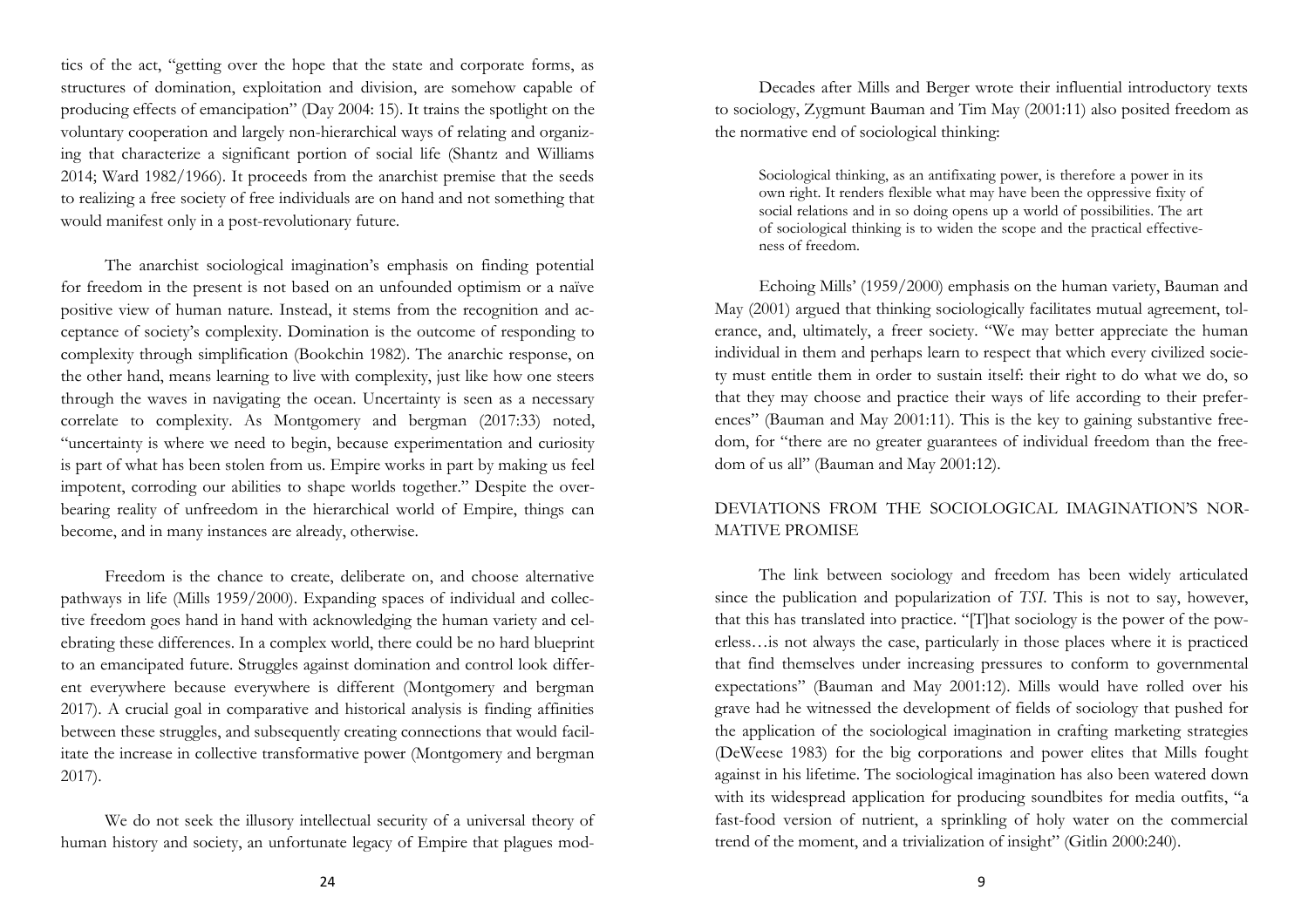There have been many initiatives to stay true to Mills' vision of the promise of sociology, with Michael Burawoy's (2016) concept of sociology as a vocation as one prominent recent example. Burawoy argued that while the sensitizing promise of the sociological imagination has been widely recognized, the reception to its normative promise has been more ambivalent. This speaks to the tensions inherent to the practice of sociology between its scientific and political orientation, i.e. its anti-utopian and utopian dispositions (Burawoy 2016). Preoccupied with the problem of maintaining the scientific pose, many hesitate at Mills' plea for a passionate commitment to the normative goals of the sociological enterprise, not recognizing that "anyone who spends his life studying society and publishing the results is acting morally and usually politically as well" (Mills 1959/2000:79).

To realize its normative promise, the sociological imagination needs the infusion of a sensibility that will bring out explicitly its commitment to reason and freedom. Such sensibility should not just aid the sociological imagination in critically exposing structural hindrances that prevent the realization of its cherished values, but also in articulating a reconstructive vision of how such values could take root and flourish in society. This suggests the practice of sociology not just as a scientific enterprise but also as a political project (Burawoy 2016). Following Mills' (1962) lead, this project should be grounded in a political philosophy that provides an ideology in terms of which certain institutions and practices are justified and others attacked, an ethic or an articulation of ideals, strategies and programs that embody both ends and means, and a clear theoretical conceptualization of the human individual, society and history.

Insofar as the values of reason and freedom are cherished ends, I argue that the political philosophy that would imbue the sociological imagination with the sensibility that would realize its normative promise is the much-maligned philosophy of anarchism.

impenetrable intellectualization posing as professional advance in knowledge and technologization in the interests of research funders. As Hartung (1983:88) noted, "once a theory is taken from the streets or factories and into the academy, there is the risk that revolutionary potential will be subverted to scholarship." The anarchist sociological imagination seeks to preserve knowledge's revolutionary and emancipatory potential.

Aside from exposing and explaining structural impediments to freedom, the anarchist sociological imagination actively seeks exemplars of resistance against domination. The important enterprise of translating personal troubles to public issues goes hand-in-hand with translating individual to collective struggles. It is not a matter of people needing to understand how systems of control work before effective resistance could be waged. A lot of times, it is through acts of resistance that mechanisms of domination get revealed in ways that compel collective responses (Montgomery and bergman 2017).

The individual who exercises the anarchist sociological imagination possesses a quality of mind that is not only critical but also reconstructive, seeing not only structural constraints to but also structural possibilities for freedom. Reconstructive vision is the product of both an awareness of the bigger picture and of being intensely present in situations. One becomes aware of the structural opportunities for expanding freedom sociologically through systematic comparative and historical analysis, and in an anarchist fashion through actual prefigurative practice of ways of living and organizing that eschew domination and control. This means taking seriously Mills' (1959/2000) advice that one should learn to use one's life experience in intellectual work and be personally involved in every intellectual product one's involved in. The exercise of the anarchist sociological imagination is not a detached intellectualism but an active transformative praxis.

The anarchist sociological imagination looks beyond the state and other types of formal hierarchical organizations that are the usual objects of interest of sociological investigation in its search for viable alternatives to the ways of life offered by Empire. It questions the efficacy of using vertical power relations such as statist and managerialist solutions in realizing egalitarian ends and substantive freedom. It moves beyond the politics of demand towards the poli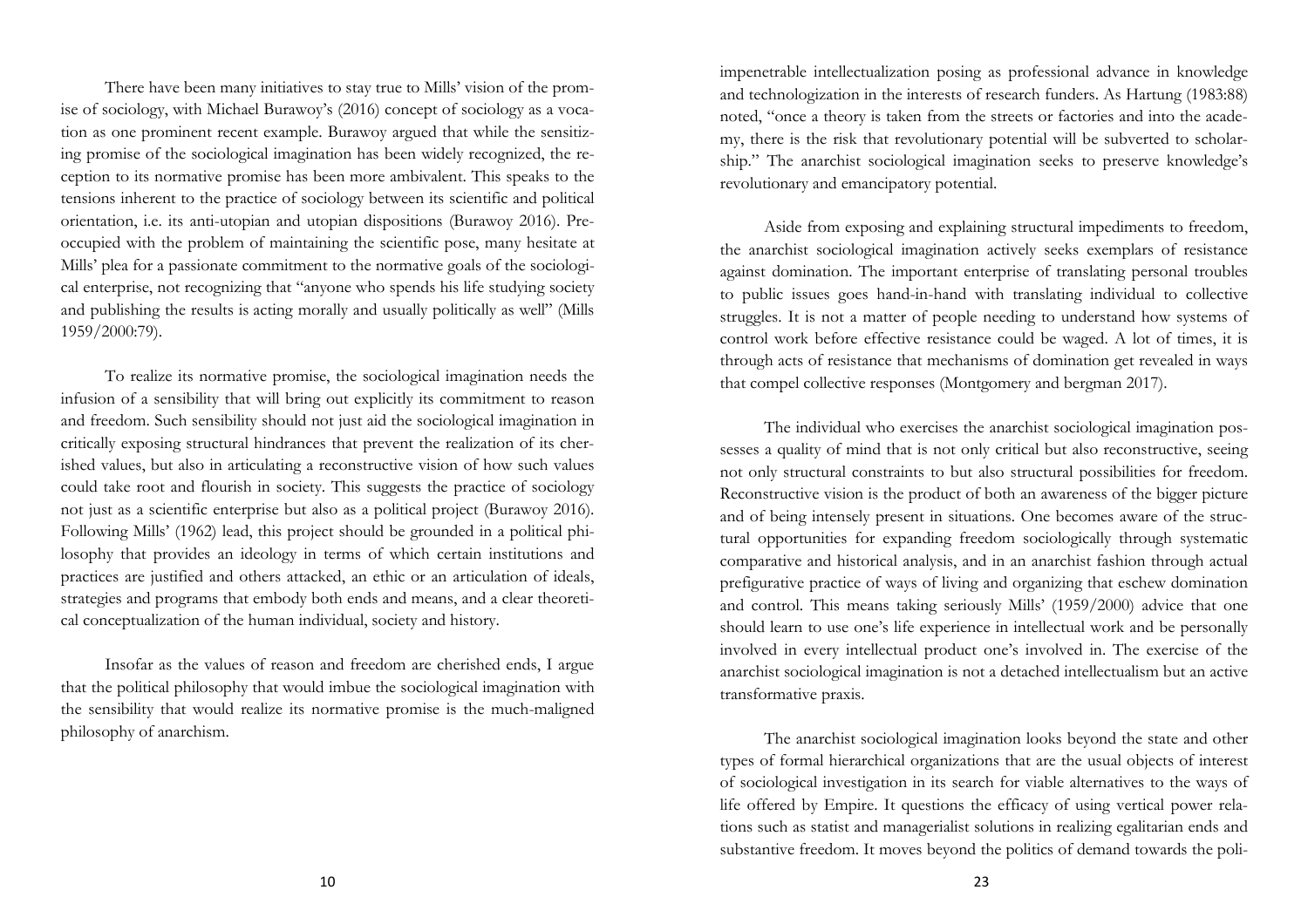one's effort to gain a sociological understanding of one's situation. I proceed from the premise that all attempts at understanding the world are ethicallyinformed. Insisting on a so-called value-free "scientific" stance in social inquiry is itself an ethical position, albeit largely a white Eurocentric and patriarchal one (Montgomery and bergman 2017). As Milstein (2010a:48-49) noted,

Humans have shown themselves capable of almost unlimited imagination and innovation…People have used this capacity to do both great good and great harm…It makes sense to first ask what people want to do and why, from an ethical standpoint, and then get to the pragmatic how-to questions. The very process of asking what's right is how people fill out ethics in praxis, to meet new demands and dilemmas, new social conditions and contexts.

Advocating for an anarchist sociological imagination does not mean insisting that one should subscribe fully to anarchism before such imagination could be exercised. In the same vein that the goal of anarchism is not to turn everyone into anarchists but rather "to encourage people to think and act for themselves, [and] to do both from a set of emancipatory values" (Milstein 2010a:49), the call for an anarchist sociological imagination is meant to encourage people to think sociologically with a clear eye toward realizing its normative promise of individual and collective freedom. Going back to Berger's (1963/2011) puppet theater analogy, sociological understanding does not stop at realizing that we are puppets being pulled by the subtle strings of the structures of the society we live in. Rather, we seek to understand the logic of this puppet theater and the mechanisms by which we have been moved in order to reduce our being puppets and to gain more substantive control over our lives.

The why of knowledge is just as important as the how. The individual who practices the anarchist sociological imagination takes seriously questions regarding the purpose of knowledge. The promise of freedom would only be realized if it serves as the goal of sociological understanding from the onset. By insisting on the explicit articulation of its normative goals, the anarchist sociological imagination brings to the fore Mills' polemic against both a social science concerned with trivial content and a social science that serves the interest of the power elites. Both trivialization and instrumentalization of sociological knowledge are especially acute in academia, which is plagued by the problems of

# **ANARCHISM AS THE POLITICAL PHILOSOPHY OF FREEDOM**

At the start of the 20th century, Emma Goldman (1910) noted how anarchism had to contend "with the combined ignorance and venom of the world it aims to reconstruct." A century after Goldman's observation, anarchism remains "one of the most demonized and misconceived political ideologies of our times" (Wigger 2016:129). The marginalization and misunderstanding of anarchism has been largely caused by the repudiation, ridicule, and misconception of proponents of contending philosophies: liberals, neoliberals, and most specially Marxists (Critchley 2013).

Carne Ross (2019) posits that anarchism is one of the oldest political philosophies in the world, as it could be conceptualized simply as how humans organized their affairs before authority and government existed. If we equate anarchism generally to anti-authoritarianism (Gelderloos 2010), we could say that anarchic strains of thought had been around since the first attempts to fight against tyrannical rule (Bookchin 1982), including non-Western contexts (Ramnath 2019).

Anarchism as a distinct Enlightenment-era political philosophy in Europe began to take shape when William Godwin penned a theory of a stateless society and Pierre-Joseph Proudhon (1840/1994:209) declared "as man seeks justice in equality, so society seeks order in anarchy." These initial ideas would be expounded on, developed, and refined by several generations of radicals including Mikhail Bakunin, Peter Kropotkin, Emma Goldman, Gustav Landauer, Rudolf Rocker, and Errico Malatesta to fill out what would be called classical Anarchism. This so-called big-A Anarchism (Milstein 2010a) thrived as part of a large internationalist left until it suffered a decisive blow with the defeat of the Spanish anarchists under the hands of the combined forces of fascism and authoritarian socialism during the Spanish revolution in the 1930s.

After decades of going under the radar because of the hegemony of liberal democracy and authoritarian socialism after World War II, the black flag of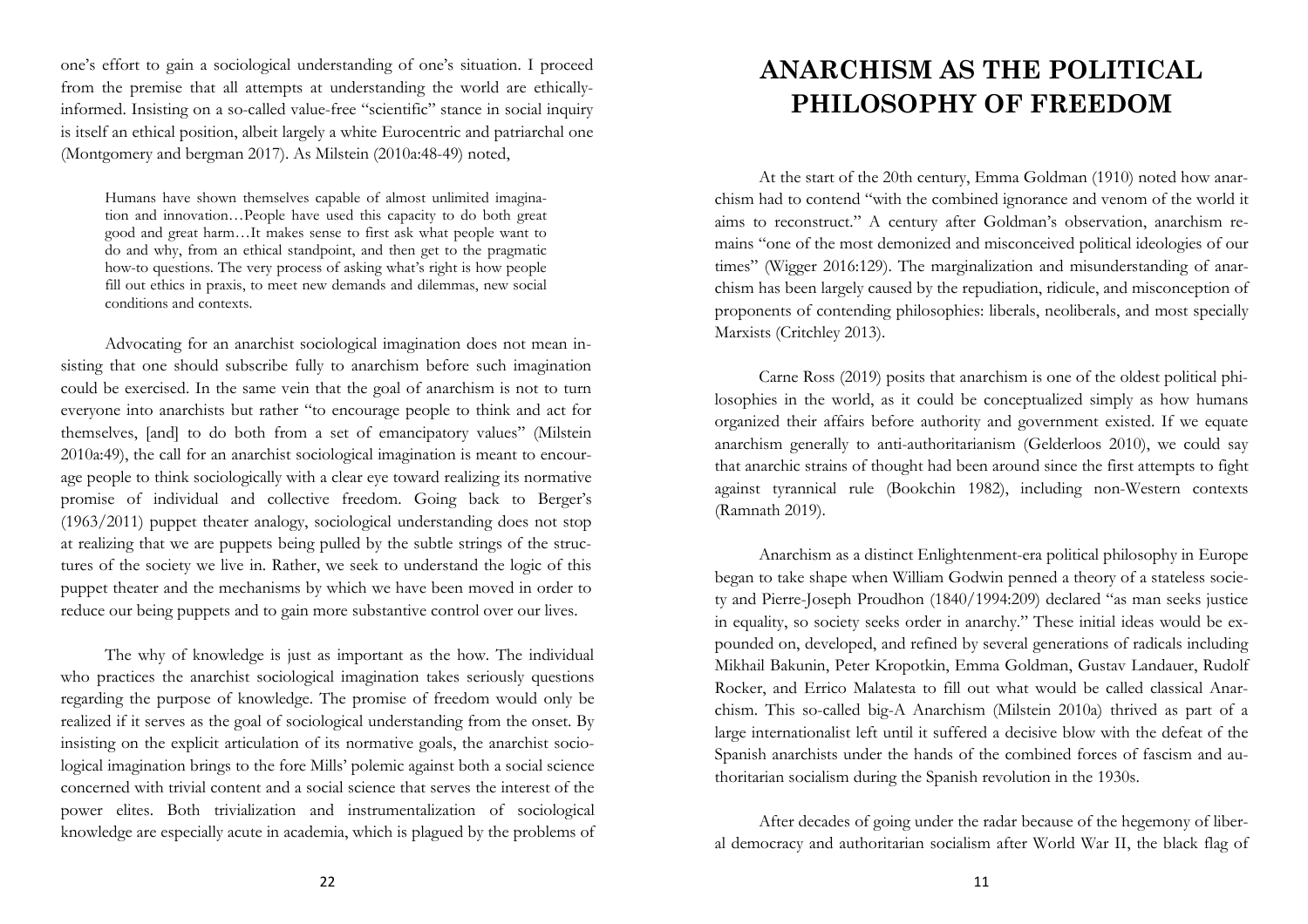anarchism saw the light of day again during the tumultuous but inspiring year of 1968 (Bookchin 1971; Ward 1982/1996), which marked the flourishing of the so-called new social movements (Day 2004). During the anti-globalization protests in November 1999 against the World Trade Organization in Seattle, the "new anarchists" (Graeber 2002) took center stage and triggered the anarchist turn (Critchley 2013) in anti-capitalist organizing and theorizing. The new anarchism that emerged at the turn of the 20th century combined the basic tenets of classical Anarchism with elements from Situationist thought, social ecology, feminism, anti-nuclear movements, the Do-It-Yourself and insurrectionary philosophy of the Autonomen of West Germany, and the anti-globalization and indigenous resistance sparked by the Zapatista uprising in Chiapas, Mexico (Milstein 2010b).

It is this so-called "small-a" anarchism that I refer to as the political philosophy that would revitalize the sociological imagination. I define anarchism as a critical and reconstructive philosophy of "striving toward a free society of free individuals" (Mills 2010a:12). I will unpack this definition by elaborating on three elements: the philosophy's aspiration, its critical edge, and its reconstructive vision.

## THE ASPIRATION

A free society of free individuals sounds "deceptively simple" (Milstein 2010a:12). Anarchism is an attempt to synthesize the liberal aim of "an individual who can live an emancipated life" and the socialist aim of "a community structured along collectivist lines." (Milstein 2010a:13). Anarchism acknowledges the tension between individual and collective freedom, and instead of propping up one side of the equation like liberalism and authoritarian socialism did, anarchism asks the more pragmatic question: "Acknowledging this self-society juggling act as part of the human condition, how can people collectively selfdetermine their lives to become who they want to be and simultaneously create communities that are all they could be as well?" (Milstein 2010a:14).

Anarchism's attempt to engage a seemingly unbridgeable conceptual chasm has been used to characterize it as a mere intersection of several ideologies (Miller 1984) or a point of overlap between liberalism and socialism Shantz and Williams' vision for an anarchist sociology. However, while Shantz and Williams' intervention aims at reinventing the sociological discipline itself, I retain Mills' original concept of the sociological imagination as a non-disciplinal sensibility that sociologists and non-sociologists alike would find useful in understanding society and one's place in it. Infusing the sociological imagination with an anarchist sensibility entails moving beyond grasping history and biography and their relations within society. It means posing the aspiration for freedom front and center as the motivation driving the act of making sense of the world. It means substantially living in the present, inhabiting and being attuned to situations in order to find opportunities for resisting domination and expanding freedom. It means being actively engaged in transformative struggles against Empire.

To this end, I propose the following supplement to Mills' list of questions that animate one who exercises the sociological imagination:

(4) How is freedom defined in this society at this point in history? How actively do people participate in composing the relationships that comprise their world? What institutional arrangements impede people from formulating alternatives and making choices on how to live their lives? What forms of control and domination are legitimated and what are frowned upon? Which group of people gets to exercise more control over their lives than others?

(5) How is domination and control resisted in this society? Which group of people are leading this resistance? How are people creating spaces of collective self-determination within the web of control enveloping them? What ways of organizing are being offered and tested as alternatives to the dominating relationships engendered by Empire? How are these initiatives exposing cracks in the edifice of Empire? How could these alternatives to the dominant order be affirmed, defended, and linked with other transformative struggles?

The anarchist sociological imagination does not differ from Mills' concept in terms of his prescription to spell out intersections between history and biography within society. It demands, however, an explicit articulation of the sociological imagination's normative aspiration for freedom, much like how anarchism "brings an egalitarian ethics out into the world, making it transparent, public, and shared" (Milstein 2010a:49). This offers ethical directionality to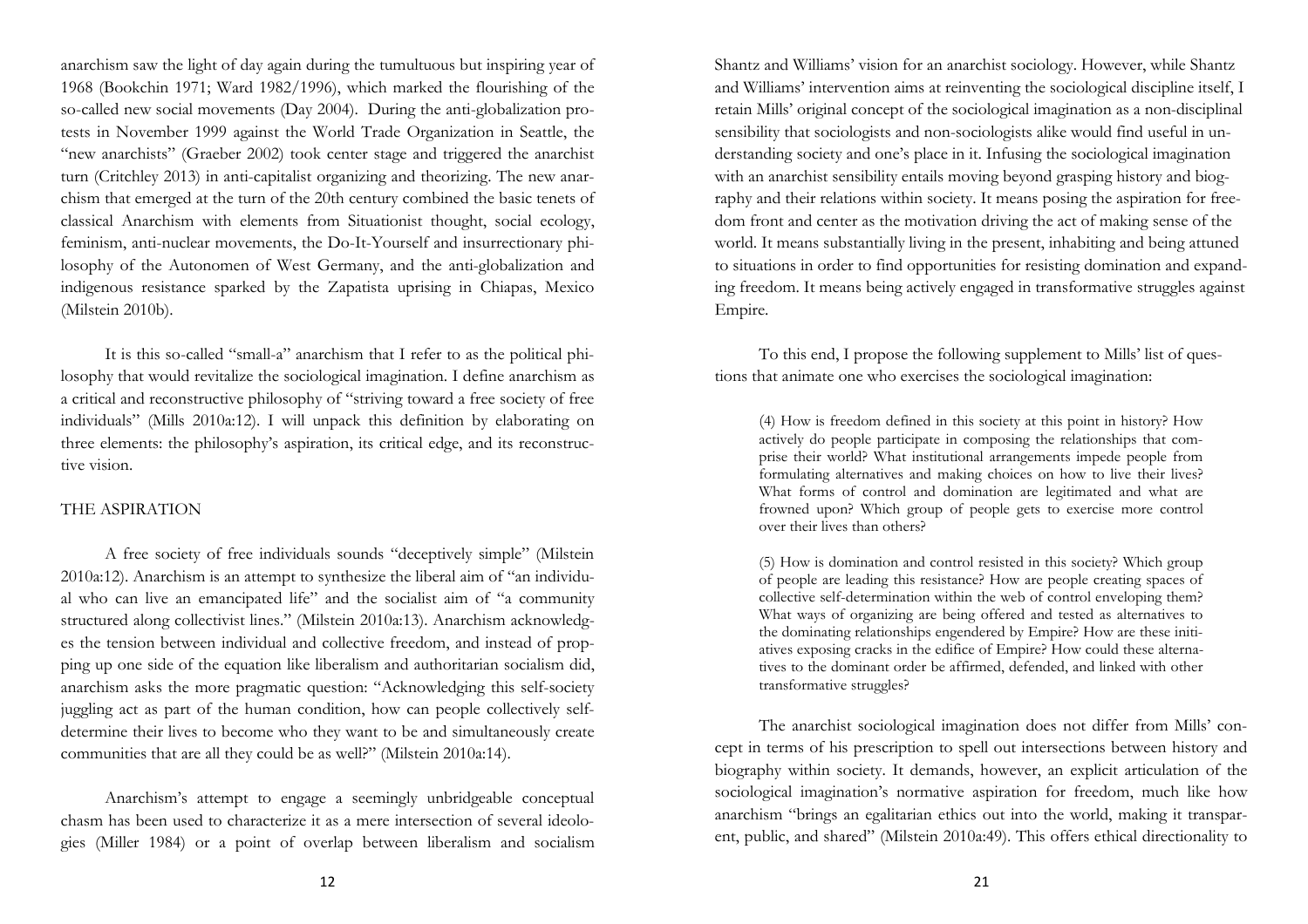# **THE PROMISE OF AN ANARCHIST SOCIOLOGICAL IMAGINATION**

The shared concern with social structures and their implications on individual and collective freedom creates affinities between sociology and anarchism. Many scholars have attempted to synthesize the two traditions. One of the forerunners in this regard is Howard Ehrlich, a self-identified anarchist sociologist (1991) who was a leading figure in the Radical Sociology Movement of the late 1960s. Ehrlich did not explicitly outline what an anarchist sociology could look like or what its aims could be. His scholarship instead reflects the praxis of the engaged anti-authoritarian intellectual (Ehrlich 2001), who is concerned not so much with theory-building but rather with producing and contributing knowledge that would be of use to movements fighting for the enlargement of freedoms.

Jonathan Purkis (2004) offered a more defined vision of how an anarchist sociology could look like in practice. He posed the following questions to animate the sociological research agenda and bring it to an anarchist direction: "How is power formed and perpetuated? Why do people desire their own oppression? How should we research these things sensitively? What should we do with the results when we get them?" (Purkis 2004:53-54).

So far, the most promising attempt at a synthesis between anarchism and sociology is by Jeff Shantz and Dana Williams. Their attempted marriage between the two systems of thought leans more towards anarchizing the sociological tradition than sociologizing anarchist practice. Shantz and Williams (2014:9) defined anarchist sociology as "the action-oriented study and theoreticallyinformed transformation of societies." This means revitalizing sociology with the infusion of the ethics that animate anarchism. "Since anarchism is rooted in values and practice, we seek to re-center sociology upon key anarchist values and foci, particularly freedom, anti-authoritarianism, direct action, mutual aid, and decentralization" (Shantz and Williams 2014:11).

My call for an anarchist sociological imagination does not stray far from

(Heywood 2012) instead of a distinct coherent philosophy. Laurence Davis (2019:48) contended, however, that "far from being a weakness or a sign of incoherence, efforts by anarchists to maximize individuality and community highlight anarchism's pluralistic and contested character, and its ideologically unique balancing of individuality and community in a dynamic and creative tension." Anarchists engage this tension between individual and social freedom and turn it into a creative exercise, "figuring out ways to coexist and thrive in our differentiation" (Milstein 2010a:15). This tension underlies anarchism's recognition of human diversity and experimental spirit, which allows it to remain a "practicegrounded political ideology" (Davis 2019:65) as opposed to a praxis of theory (Bookchin 1971) that both liberalism and scientific socialism had become.

The anarchist combination of individual and collective freedom as a mutual but tension-filled aspiration stems from its view of society as a network of relationships instead of an agglomeration of discrete human individuals. This relational view can be gleaned from Gustav Landauer's (1910/2010:214) conception of the state as a social relationship which can only be destroyed "by people relating to one another differently." It underlies The Invisible Committee's (2014) reflection on the relationship between freedom and friendship, how the two words share the same linguistic roots, and why "freedom isn't the act of shedding our attachments, but the practical capacity to work on them, to move around in their space, to form or dissolve them" (The Invisible Committee 2009:32). It informs Nick Montgomery and carla bergman's (2017:126-127) beautiful conception of freedom: "If relationships are what compose the world—and what shape our desires, values, and capacities—then freedom is the capacity to participate more actively in this process of composition."

The anarchists' relational view of society resonates with Mills' (1959/2000) argument that the individual and society cannot be understood apart from each other, imploring us to use our sociological imagination to make explicit the relationship between biography and history, and between private troubles and public issues. Bauman and May (2001:5) similarly viewed human actions as elements of wider figurations, which led them to propose the following central question of sociology: "How do the types of social relations and societies that we inhabit relate to how we see each other, ourselves and our knowledge, actions and their consequences?" This anarchist and sociological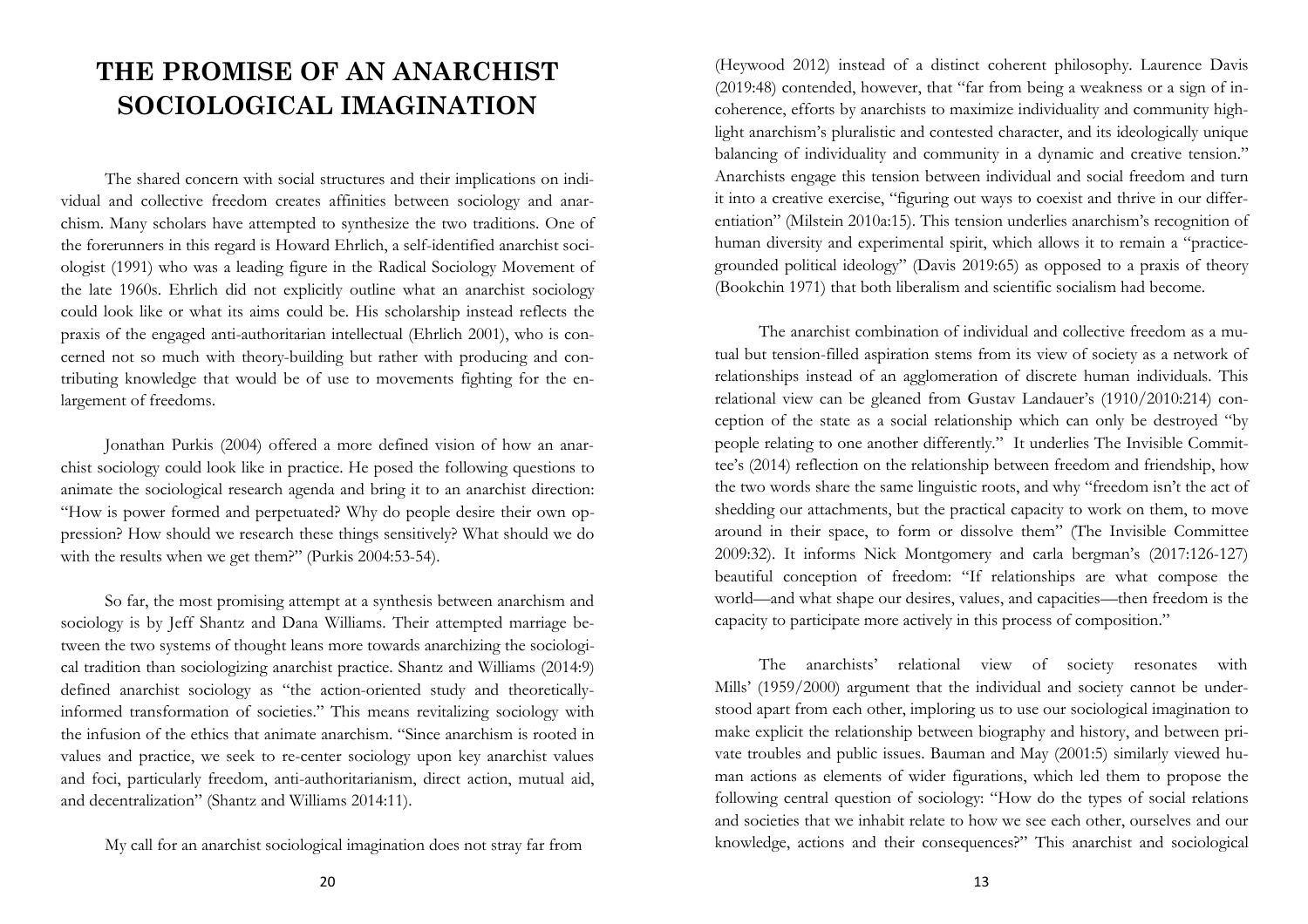convergence on a relational view of society results to an affinity in aspirations of an enlarged space for individuals of independent reasoning, i.e. free individuals who could meaningfully participate in making collective history (Mills 1959/2000).

## THE CRITICAL EDGE

As part of a large tradition of Leftist thinking that emerged in opposition to capitalism in the 19th century, anarchism has always possessed a critical edge. However, it has often been overlooked in inventories of critical systems of thought, unlike Marxism and even more recent approaches like feminism, postcolonialism, postmodernism, and poststructuralism (Wigger 2016). This oversight may be due to the perception that anarchism is primarily a political project (Wigger 2016), rather than a coherent system of thought, helped in no part by the reluctance of many anarchists to engage with academia, which is viewed as a part of modern society's array of hierarchical and dominating institutions (Shantz and Williams 2014).

Classical Anarchism set itself up against capitalism, the state, and organized religion. This opposition is rooted in the theory that all forms of government – state and non-state alike – rest on violence and are therefore wrong and unnecessary (Goldman 1910). Angela Wigger (2016:134) argued that "it might be more accurate to label Anarchism as essentially anti-capitalist first, and to subordinate the question of overcoming the state as part of Anarchism's agenda to defeat capitalism," based on the association of Anarchists with The First International. However, as Goldman (1910:22) made clear, "while all Anarchists agree that the main evil today is an economic one, they maintain that the solution of that evil can be brought about only through the consideration of every phase of life, — individual, as well as the collective; the internal, as well as the external phases."

The revitalized anarchism of the late 20th century expanded its critique to hierarchy in general. Murray Bookchin was a key figure in this reinvention, building on the work of Kropotkin to integrate the principles of ecology and anarchism, develop a holistic theory of hierarchy, and "find the unifying threads that overcome the disjunctions between nonhuman and human na-

Theory can also explore connections and ask open-ended questions. It can affirm and elaborate on something people already intuit or sense. It can celebrate and inspire; it can move. We want a kind of theory that participates in struggle and the growth of shared power rather than directing it or evaluating it from outside. We are after a kind of theory that is critical but also affirmative. Rather than pointing to the limits or shortcomings of movements and declaring what they should do, affirmative theory homes in on the most transformative edges and margins.

The reconstructive vision of anarchism is dynamic, embracing the complexity of society by acknowledging and working with lateral and historical differences, and accepting a multiplicity in forms of struggles against domination. In the practice of direct action and prefigurative politics, "present-tense experiments and practices are always unfinished and imperfect, and thus in process" (Wigger 2016:135). The anarchists' processual understanding of its vision stimulates creative audacity, which allows the imagination and actualization of alternative pathways to a free society of free individuals.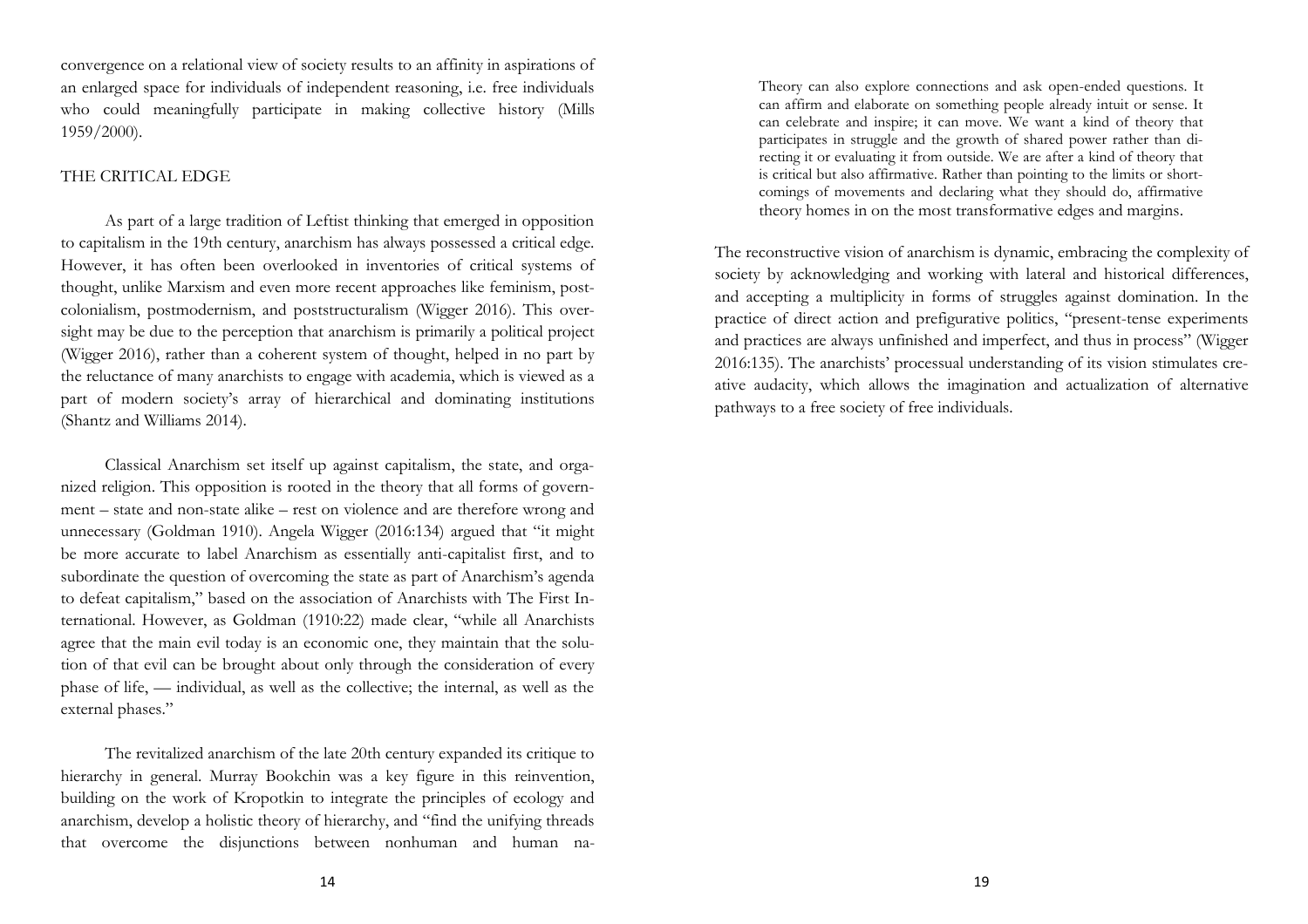cannot be permanent or bring real betterment."

Because of the necessity of substantive, not just formal, transformation, and because the seeds of the revolution already exist in the present, anarchists insist that means and ends should be commensurable in realizing its reconstructive vision, as "the means employed become, through individual habit and social practice, part and parcel of the final purpose" (Goldman 1923/2003:260). This ethical position undergirds the primary methods of anarchist transformative praxis, namely direct action and prefiguration. Direct action means getting things done in the present without representation, proceeding from the conviction that "the only way to build such new social relationships and institutions is to birth and nurture them ourselves" (Milstein 2010a:71). Prefiguration means that anarchist strategies and tactics ought to reflect the anarchist end, as "getting there already brings new forms of organization and institutions into being" (Wigger 2016:134). As Goldman (1923/2003:262) beautifully put it:

To-day is the parent of to-morrow. The present casts its shadow far into the future. That is the law of life, individual and social. Revolution that divests itself of ethical values thereby lays the foundation of injustice, deceit, and oppression for the future society. The means used to prepare the future become its cornerstone.

The focus of anarchist strategy "lies on the presence rather than the future" (Wigger 2016:134). The realization of the anarchist vision of a joyful transformation of life under Empire lies not in the pursuit of a lofty distant goal directed by a universal theory, but through struggling in one's own situation (Montgomery and bergman 2017). There is no ironclad program on the future (Goldman 1927). Many contemporary anarchistic movements take inspiration from the Zapatistan idea of *preguntando caminamos* – 'asking, we walk.' (Sitrin 2012). This open-endedness distinguishes anarchism from liberalism and Marxism, the bourgeois scientificism of which make both these political philosophies the 'praxis of theory' (Bookchin 1971), which has the intellectual consequence of imposing bounds upon the horizons within which society can be conceptualized (Holloway 2002). Anarchist theorizing, in contrast, is primarily informed and driven by actual participation in different struggles to gain spaces of freedom in the cracks of Empire. Montgomery and bergman (2017:27) called this form of theorizing as affirmative theory:

ture" (Bookchin 1982:iv). Bookchin (1982:4) defined hierarchy as "a complex system of command and obedience in which elites enjoy varying degrees of control over their subordinates without necessarily exploiting them." The abolition of exploitative bourgeois class relations would not necessarily lead to a freer and more egalitarian society if other forms of hierarchies are perpetuated, e.g. the emergence of the coordinator class in Marxist-Leninist projects (Albert 2004). Anarchist critique transcends class-based critique, creating affinities with different struggles that aim to defeat structures of oppression and subjection in all spheres of social life (Wigger 2016).

Anarchism's critique of hierarchy and domination is primarily an ethical one, centered on defending freedom from the crippling effects of vertical power relationships. The struggle against domination proceeds from the premise that vertical authority usurps the power of people to collectively achieve their potential. "There's nothing oppressive about power per se," said the Crimethinc collective (2018:9). "Many kinds of power can be liberating…there are ways to develop your capabilities that increase others' freedom as well." It is when powertogether relations are supplanted by power-over relations (Milstein 2010a) that the people's capacity for collective self-determination and self-organization gets stifled.

To deepen their critique of the social psychological aspect of hierarchic relations, anarchists have increasingly drawn on Baruch Spinoza's concept of joy, not in its usual usage as a synonym to happiness, but rather as the capacity to affect and be affected (Montgomery and bergman 2017). Drawing on poststructuralist and autonomist influences, recent anarchist literature defines its broad object of critique using the concept of Empire, "the web of control that exploits and administers life – ranging from the most brutal forms of domination to the subtlest inculcation of anxiety and isolation," which "separate people from their power, their creativity, and their ability to connect with each other and their worlds" (Montgomery and bergman 2017:48). Anarchists argue that Empire's subjection of people to hierarchic organization close off or inhibit them from their capacity to participate in composing relations, i.e. in shaping their world(s). Empire transmits sad affects, not in the sense of a feeling of despair or unhappiness, but in the incapacitation of people to collectively feel or do something new. The joyless life under Empire is a regimented life that attempts